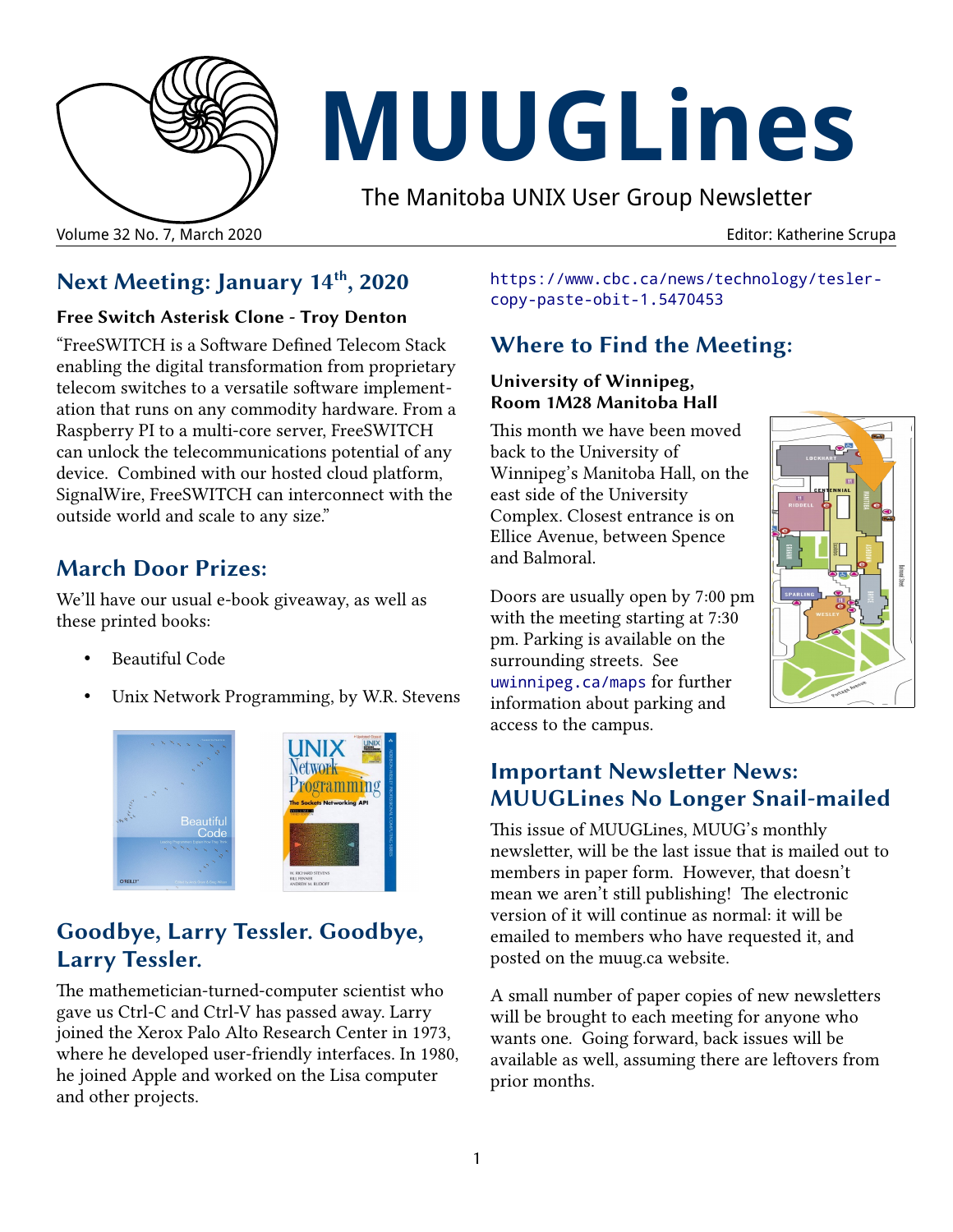This decision was made by your MUUG board after reaching out to the modest number of members who were still receiving paper copies. Those that responded were, without exception, OK with the idea of abandoning postal delivery.

For at least a decade, mail preparation and postage costs have been one of MUUG's top ongoing expenses. In addition, the number of members opting for the paper copy has steadily declined, as more people have opted for the email copy. By eliminating the costs involved, MUUG will be able to improve its bottom line while maintaining the low yearly dues amount. The reason we are continuing to print paper copies at all is that the actual printing and paper costs are relatively negligible, a few members expressed interest, and it helps in the promotion of MUUG to visitors.

**To aid in this transition, in one month all members who were still receiving paper copies will be switched instead to email distribution. If you are one of these members and don't want to receive an email copy, or you want any other change made to your membership options or details, email your request to**  [membership@muug.ca](mailto:membership@muug.ca)**.**

#### **Remote Code Execution Vulnerability in OpenSMTPD Library**

 $CVE-2020-7247$  was reported January  $20<sup>th</sup>$ . It affects Linux and BSD distributions using a version of OpenSMTPD from May 2018 to February 2020. (Lesson learned: patch infrequently?) The attacker's code will run with root privileges, can can be exploited remotely over the Internet.

Though the vulnerability appeared to have some limitations with string length and restricted characters, researchers at Qualys were able to get around it by taking notes from the Morris Worm (1988). The vulnerability can be abused by executing the body of the mail as a shell script in Sendmail.

Patch OpenSMTPD 6.6.2p1 was made available January 29<sup>th</sup>.

https://www.zdnet.com/article/rce-inopensmtpd-library-impacts-bsd-and-linuxdistros/

[https://www.openwall.com/lists/oss](https://www.openwall.com/lists/oss-security/2020/02/24/5)[security/2020/02/24/5](https://www.openwall.com/lists/oss-security/2020/02/24/5)

[https://cve.mitre.org/cgi-bin/cvename.cgi?](https://cve.mitre.org/cgi-bin/cvename.cgi?name=CVE-2020-7247) [name=CVE-2020-7247](https://cve.mitre.org/cgi-bin/cvename.cgi?name=CVE-2020-7247)

#### **Anti-Competition Complaint Filed Against Rogers and Bell**

A competitor to Rogers and Bell, telecom company TekSavvy filed a complaint on February 21<sup>st</sup> with the Competition Bureau, alleging its competitors are engaged in price manipulation.

From the article:

In 2019, the Canadian Radio-television and Telecommunications Commission (CRTC) found that Bell and Rogers had violated rate-setting rules more than 50 times from 2016 to 2019 and had inflated rates sometimes by more than 900 per cent. The CRTC issued an order calling for the correction of these inflated rates and the repayment of the amounts unjustly taken from competitors and other projects.

Bell and Rogers were successful in staying execution of the order. In their appeal of the CRTC decision, the companies argue that its enforcement would have catastrophic effects on their businesses.

[https://www.canadianlawyermag.com/news/](https://www.canadianlawyermag.com/news/general/complaint-filed-against-bell-canada-and-rogers-for-anti-competitive-conduct/326683) general/complaint-filed-against-bell[canada-and-rogers-for-anti-competitive](https://www.canadianlawyermag.com/news/general/complaint-filed-against-bell-canada-and-rogers-for-anti-competitive-conduct/326683)[conduct/326683](https://www.canadianlawyermag.com/news/general/complaint-filed-against-bell-canada-and-rogers-for-anti-competitive-conduct/326683)

#### **In Progress: CRTC Hearings About Cellular Competition and Pricing**

The Canadian Radio-television and Telecommunications Commission (CRTC) is currently holding a public hearing to review the choice and affordability of the mobile wireless market for Canadians. The CRTC will also assess whether regulatory measures may be required to facilitate the deployment of 5G network infrastructure in Canada.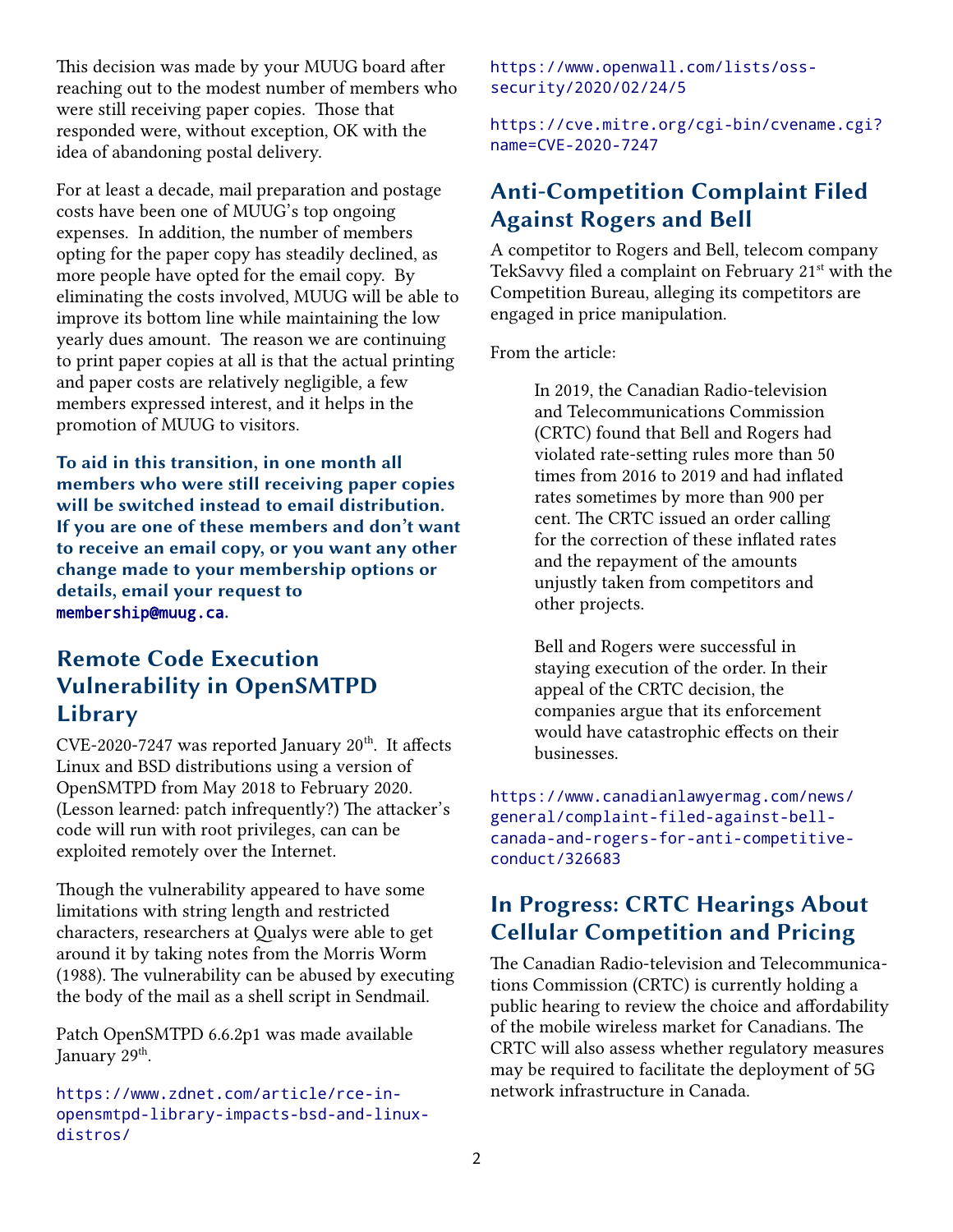Follow @fanCRTCProfling for tidbits, links and sometimes saucy commentary:

> "Sasktel says competition is paying off. No market intervention required" [1GB/\$65]

By comparison:

"In Quebec it is 4-gigs of usage \*NOT 2\* for 35\$" [fizz.ca]

OpenMedia has also reported on the hearings, noting:

> Telus CEO Darren Entwistle claimed Telus would withhold \$1 billion of network investment over the next five years and fire 5,000 of its employees if Mobile Virtual Network Operators (MVNOs) are given wholesale access to Telus networks.

See video, agenda, and full transcripts of the CRTC sessions below:

[https://www.cpac.ca/en/programs/crtc](https://www.cpac.ca/en/programs/crtc-hearings/)[hearings/](https://www.cpac.ca/en/programs/crtc-hearings/)#

[https://crtc.gc.ca/telecom/eng/hearings/](https://crtc.gc.ca/telecom/eng/hearings/2020/ag18_02.htm) [2020/ag18\\_02.htm](https://crtc.gc.ca/telecom/eng/hearings/2020/ag18_02.htm)

[https://crtc.gc.ca/eng/transcripts/2020/](https://crtc.gc.ca/eng/transcripts/2020/index.htm#tt0218) [index.htm#tt0218](https://crtc.gc.ca/eng/transcripts/2020/index.htm#tt0218)

https://openmedia.org/en/press/hostagetaking-big-telecom-cant-be-allowed-crushaffordable-wireless

#### **Microsoft and Its Customers Learn a Big Lesson about Certificate Management**

Microsoft Teams became unavailable after its certificate expired. Service was restored approximately three hours later.



This mistake is especially surprising because their System Center Operations Manager can monitor for things like certificate expiration.

https://www.theverge.com/2020/2/3/21120248/ microsoft-teams-down-outage-certificateissue-status

#### **EU Passes Legislation Requiring Mobile Device Manufacturers to Use a Charging Cable Standard**

The aim of the regulation is to reduce elecronic waste. The vote passed 582-40.

The guidelines will apply to both wired and wireless chargers.

https://www.techspot.com/news/83811-eumoving-ahead-push-common-charging-standardafter.html

#### **Nine-year Sudo Flaw Hands Over Root Privileges to Any User**

CVE-2019-18634, is the result of a stack-based bufferoverflow bug found in versions 1.7.1 through 1.8.25p1 when pwfeedback is enabled. It affect versions from 2009 to 2018.

To check pwfeedback status:

sudo -l

If pwfeedback is listed in the outputted "Matching Defaults entries," the sudoers configuration is vulnerable on affected sudo versions. The following is an example of output that indicates a vulnerable sudo configuration:

\$ sudo -l

Matching Defaults entries for millert on linux-build:

insults, pwfeedback, mail\_badpass, mailerpath=/usr/sbin/sendmail

User millert may run the following commands on linux-build:

(ALL : ALL) ALL